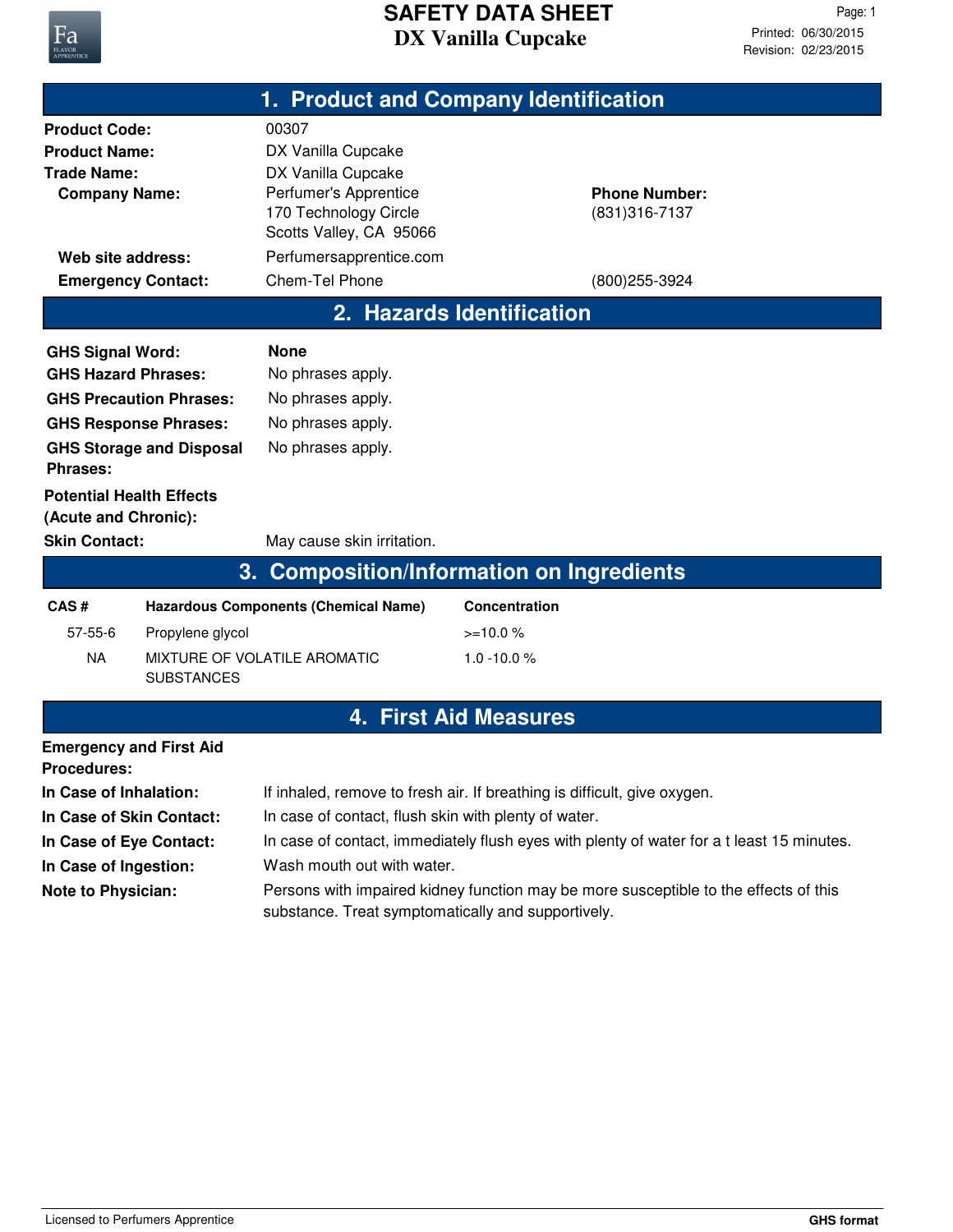## **DX Vanilla Cupcake SAFETY DATA SHEET**

**5. Fire Fighting Measures**

| <b>Flash Pt:</b>                                                                                        | > 200.00 F                                                                                                                                                                                              |                                                                                               |                                                                                                                                                 |                     |  |
|---------------------------------------------------------------------------------------------------------|---------------------------------------------------------------------------------------------------------------------------------------------------------------------------------------------------------|-----------------------------------------------------------------------------------------------|-------------------------------------------------------------------------------------------------------------------------------------------------|---------------------|--|
| <b>Explosive Limits:</b>                                                                                | LEL:                                                                                                                                                                                                    | UEL:                                                                                          |                                                                                                                                                 |                     |  |
| <b>Autoignition Pt:</b>                                                                                 |                                                                                                                                                                                                         |                                                                                               |                                                                                                                                                 |                     |  |
| Suitable Extinguishing Media: Use water spray, dry chemical, carbon dioxide, or alcohol-resistant foam. |                                                                                                                                                                                                         |                                                                                               |                                                                                                                                                 |                     |  |
| <b>Fire Fighting Instructions:</b>                                                                      |                                                                                                                                                                                                         |                                                                                               | As in any fire, wear a self-contained breathing apparatus in pressure-demand,<br>MSHA/NIOSH (approved or equivalent), and full protective gear. |                     |  |
| <b>Flammable Properties and</b><br><b>Hazards:</b>                                                      |                                                                                                                                                                                                         |                                                                                               |                                                                                                                                                 |                     |  |
|                                                                                                         |                                                                                                                                                                                                         | <b>6. Accidental Release Measures</b>                                                         |                                                                                                                                                 |                     |  |
| <b>Protective Precautions,</b><br><b>Protective Equipment and</b><br><b>Emergency Procedures:</b>       |                                                                                                                                                                                                         | Ensure adequate ventilation.                                                                  |                                                                                                                                                 |                     |  |
| <b>Steps To Be Taken In Case</b><br><b>Material Is Released Or</b><br>Spilled:                          | Dike to collect large liquid spills.                                                                                                                                                                    |                                                                                               |                                                                                                                                                 |                     |  |
|                                                                                                         |                                                                                                                                                                                                         | 7. Handling and Storage                                                                       |                                                                                                                                                 |                     |  |
| <b>Precautions To Be Taken in</b><br>Handling:                                                          |                                                                                                                                                                                                         |                                                                                               | Handle in accordance with good industrial hygiene and safety practice.                                                                          |                     |  |
| Storing:                                                                                                | <b>Precautions To Be Taken in</b><br>Keep container tightly closed in a dry and well-ventilated place.                                                                                                  |                                                                                               |                                                                                                                                                 |                     |  |
|                                                                                                         | 8. Exposure Controls/Personal Protection                                                                                                                                                                |                                                                                               |                                                                                                                                                 |                     |  |
| CAS#<br><b>Partial Chemical Name</b>                                                                    |                                                                                                                                                                                                         | <b>OSHA TWA</b>                                                                               | <b>ACGIH TWA</b>                                                                                                                                | <b>Other Limits</b> |  |
| $57 - 55 - 6$<br>Propylene glycol                                                                       |                                                                                                                                                                                                         |                                                                                               |                                                                                                                                                 |                     |  |
| <b>NA</b><br><b>SUBSTANCES</b>                                                                          | MIXTURE OF VOLATILE AROMATIC                                                                                                                                                                            |                                                                                               |                                                                                                                                                 |                     |  |
| <b>Respiratory Equipment</b><br>(Specify Type):                                                         | A respiratory protection program that meets OSHA's 29 CFR 1910.134 and ANSI Z88.2<br>requirements or European Standard EN 149 must be followed whenever workplace<br>conditions warrant respirator use. |                                                                                               |                                                                                                                                                 |                     |  |
| <b>Eye Protection:</b>                                                                                  | Wear appropriate protective eyeglasses or chemical safety goggles as described by<br>OSHA's eye and face protection regulations in {29} CFR {1910.133} or European<br>Standard EN166.                   |                                                                                               |                                                                                                                                                 |                     |  |
| <b>Protective Gloves:</b>                                                                               | Wear appropriate protective gloves to prevent skin exposure.                                                                                                                                            |                                                                                               |                                                                                                                                                 |                     |  |
| <b>Other Protective Clothing:</b>                                                                       |                                                                                                                                                                                                         | Wear suitable protective clothing.                                                            |                                                                                                                                                 |                     |  |
| <b>Engineering Controls</b><br>(Ventilation etc.):                                                      | a safety shower.                                                                                                                                                                                        | Facilities storing or utilizing this material should be equipped with an eyewash facility and |                                                                                                                                                 |                     |  |
| Work/Hygienic/Maintenance<br><b>Practices:</b>                                                          | Wash thoroughly after handling.                                                                                                                                                                         |                                                                                               |                                                                                                                                                 |                     |  |

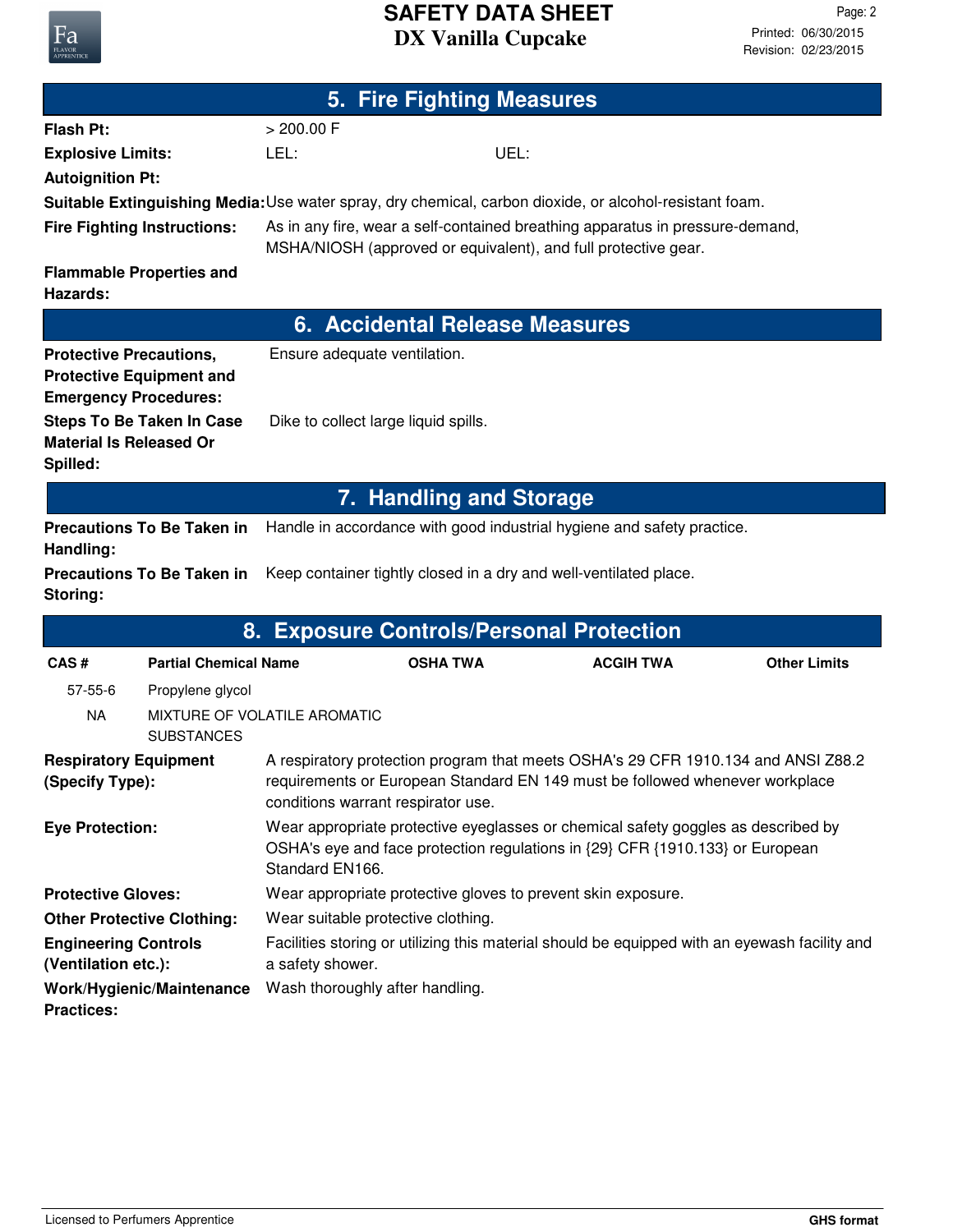

|                                                             | 9. Physical and Chemical Properties                                                                                                                                                                                                                                           |
|-------------------------------------------------------------|-------------------------------------------------------------------------------------------------------------------------------------------------------------------------------------------------------------------------------------------------------------------------------|
| <b>Physical States:</b>                                     | [X] Liquid<br>[ ] Solid<br>$[$ ] Gas                                                                                                                                                                                                                                          |
| <b>Appearance and Odor:</b>                                 | Trnasparent yellow liquid.                                                                                                                                                                                                                                                    |
|                                                             | Vanilla taste and aroma.                                                                                                                                                                                                                                                      |
| <b>Melting Point:</b>                                       |                                                                                                                                                                                                                                                                               |
| <b>Boiling Point:</b>                                       |                                                                                                                                                                                                                                                                               |
| <b>Autoignition Pt:</b>                                     |                                                                                                                                                                                                                                                                               |
| <b>Flash Pt:</b>                                            | > 200.00 F                                                                                                                                                                                                                                                                    |
| <b>Explosive Limits:</b>                                    | LEL:<br>UEL:                                                                                                                                                                                                                                                                  |
| Specific Gravity (Water $= 1$ ):                            | 1.0568<br>at 22.0 C                                                                                                                                                                                                                                                           |
| Vapor Pressure (vs. Air or<br>$mm Hg$ :                     |                                                                                                                                                                                                                                                                               |
| Vapor Density (vs. $Air = 1$ ):                             |                                                                                                                                                                                                                                                                               |
| <b>Evaporation Rate:</b>                                    |                                                                                                                                                                                                                                                                               |
| <b>Solubility in Water:</b>                                 |                                                                                                                                                                                                                                                                               |
| <b>Percent Volatile:</b>                                    |                                                                                                                                                                                                                                                                               |
|                                                             | <b>10. Stability and Reactivity</b>                                                                                                                                                                                                                                           |
| Stability:                                                  | Unstable [ ]<br>Stable [X]                                                                                                                                                                                                                                                    |
| <b>Conditions To Avoid -</b>                                |                                                                                                                                                                                                                                                                               |
| Instability:                                                |                                                                                                                                                                                                                                                                               |
| <b>Incompatibility - Materials To</b>                       |                                                                                                                                                                                                                                                                               |
| Avoid:                                                      |                                                                                                                                                                                                                                                                               |
| <b>Hazardous Decomposition Or</b>                           |                                                                                                                                                                                                                                                                               |
| <b>Byproducts:</b>                                          |                                                                                                                                                                                                                                                                               |
| <b>Possibility of Hazardous</b>                             | Will occur [ ]<br>Will not occur [X]                                                                                                                                                                                                                                          |
| <b>Reactions:</b>                                           |                                                                                                                                                                                                                                                                               |
| <b>Conditions To Avoid -</b><br><b>Hazardous Reactions:</b> |                                                                                                                                                                                                                                                                               |
|                                                             |                                                                                                                                                                                                                                                                               |
|                                                             | <b>11. Toxicological Information</b>                                                                                                                                                                                                                                          |
| <b>Toxicological Information:</b>                           | This mixture has not been subjected to toxicological testing but has been blended from<br>materials with established toxicological bibliographies. In view of the difficulty of using<br>current standard toxicological evaluation techniques to predict potential hazards to |
|                                                             | susceptible individuals or arising from unforeseeable potentiation, this preparation should                                                                                                                                                                                   |
|                                                             | be considererd and handled as if it displayed health hazards and consequently treated                                                                                                                                                                                         |
|                                                             | with all possible precaution.                                                                                                                                                                                                                                                 |
| Carcinogenicity:                                            | NTP? No<br>IARC Monographs? No<br><b>OSHA Regulated? No</b>                                                                                                                                                                                                                   |
|                                                             | <b>12. Ecological Information</b>                                                                                                                                                                                                                                             |
| <b>General Ecological</b>                                   | This mixture as a whole has not been subjected to ecotoxicological testing. In view of the                                                                                                                                                                                    |
| Information:                                                | difficulty of using current standard ecotoxicological evaluation techniques to predict the                                                                                                                                                                                    |
|                                                             | impact of particular modes of release on vulnerable or localized parts of the ecosystem,                                                                                                                                                                                      |
|                                                             | this preparation should be considered and handled as if it displayed potential<br>environmental hazards, and treated in consequence with all possible precaution.                                                                                                             |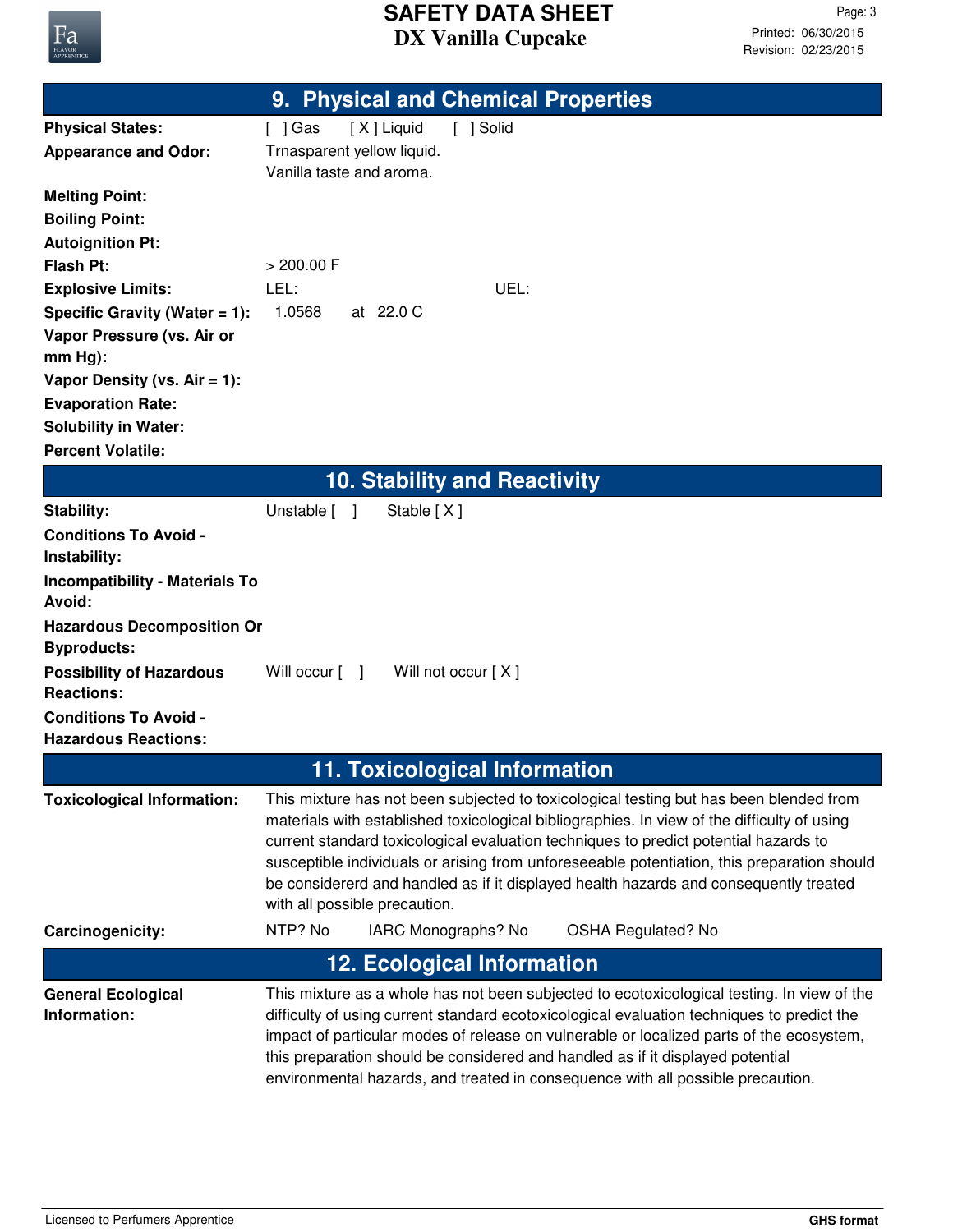

| <b>13. Disposal Considerations</b>                                                                                                                                                                                                                                                                                                   |                                                                                                                       |                                  |  |                                                                |                                                                                   |                                                                                                                                                                                                                                                                                                                                                                            |
|--------------------------------------------------------------------------------------------------------------------------------------------------------------------------------------------------------------------------------------------------------------------------------------------------------------------------------------|-----------------------------------------------------------------------------------------------------------------------|----------------------------------|--|----------------------------------------------------------------|-----------------------------------------------------------------------------------|----------------------------------------------------------------------------------------------------------------------------------------------------------------------------------------------------------------------------------------------------------------------------------------------------------------------------------------------------------------------------|
| <b>Waste Disposal Method:</b>                                                                                                                                                                                                                                                                                                        |                                                                                                                       |                                  |  | regional, or local regulations for additional requirements.    | whether the altered material is a hazardous waste. Consult the appropriate state, | This material, as supplied, is not a hazardous waste according to Federal regulations (40<br>CFR 261). This material could become a hazardous waste if it is mixed with or otherwise<br>comes in contact with a hazardous waste, if chemical additions are made to this material,<br>or if the material is processed or otherwise altered. Consult 40 CFR 261 to determine |
|                                                                                                                                                                                                                                                                                                                                      |                                                                                                                       |                                  |  | <b>14. Transport Information</b>                               |                                                                                   |                                                                                                                                                                                                                                                                                                                                                                            |
| <b>GHS Classification:</b>                                                                                                                                                                                                                                                                                                           |                                                                                                                       | No GHS classifications apply.    |  |                                                                |                                                                                   |                                                                                                                                                                                                                                                                                                                                                                            |
|                                                                                                                                                                                                                                                                                                                                      | <b>LAND TRANSPORT (US DOT):</b>                                                                                       |                                  |  |                                                                |                                                                                   |                                                                                                                                                                                                                                                                                                                                                                            |
| <b>DOT Hazard Class:</b><br><b>UN/NA Number:</b>                                                                                                                                                                                                                                                                                     | <b>DOT Proper Shipping Name: Not Regulated.</b><br><b>LAND TRANSPORT (Canadian TDG):</b><br><b>TDG Shipping Name:</b> | Not Regulated.                   |  |                                                                |                                                                                   |                                                                                                                                                                                                                                                                                                                                                                            |
|                                                                                                                                                                                                                                                                                                                                      | <b>LAND TRANSPORT (European ADR/RID):</b>                                                                             |                                  |  |                                                                |                                                                                   |                                                                                                                                                                                                                                                                                                                                                                            |
|                                                                                                                                                                                                                                                                                                                                      | <b>ADR/RID Shipping Name:</b><br><b>MARINE TRANSPORT (IMDG/IMO):</b><br><b>IMDG/IMO Shipping Name:</b>                | Not Regulated.<br>Not Regulated. |  |                                                                |                                                                                   |                                                                                                                                                                                                                                                                                                                                                                            |
|                                                                                                                                                                                                                                                                                                                                      | AIR TRANSPORT (ICAO/IATA):                                                                                            |                                  |  |                                                                |                                                                                   |                                                                                                                                                                                                                                                                                                                                                                            |
|                                                                                                                                                                                                                                                                                                                                      | <b>ICAO/IATA Shipping Name:</b>                                                                                       | Not Regulated.                   |  |                                                                |                                                                                   |                                                                                                                                                                                                                                                                                                                                                                            |
|                                                                                                                                                                                                                                                                                                                                      |                                                                                                                       |                                  |  | <b>15. Regulatory Information</b>                              |                                                                                   |                                                                                                                                                                                                                                                                                                                                                                            |
|                                                                                                                                                                                                                                                                                                                                      | EPA SARA (Superfund Amendments and Reauthorization Act of 1986) Lists                                                 |                                  |  |                                                                |                                                                                   |                                                                                                                                                                                                                                                                                                                                                                            |
| CAS#<br>$57 - 55 - 6$                                                                                                                                                                                                                                                                                                                | <b>Hazardous Components (Chemical Name)</b><br>Propylene glycol                                                       |                                  |  | S. 302 (EHS)<br>No                                             | S. 304 RQ<br>No                                                                   | S. 313 (TRI)<br>No                                                                                                                                                                                                                                                                                                                                                         |
| <b>NA</b>                                                                                                                                                                                                                                                                                                                            | MIXTURE OF VOLATILE AROMATIC<br><b>SUBSTANCES</b>                                                                     |                                  |  | No.                                                            | No                                                                                | No                                                                                                                                                                                                                                                                                                                                                                         |
| This material meets the EPA [ ] Yes [X] No Acute (immediate) Health Hazard<br>"Hazard Categories' defined [ ] Yes [X] No Chronic (delayed) Health Hazard<br>[ ] Yes [X] No Fire Hazard<br>for SARA Title III Sections<br>[ ] Yes [X] No Sudden Release of Pressure Hazard<br>311/312 as indicated:<br>[ ] Yes [X] No Reactive Hazard |                                                                                                                       |                                  |  |                                                                |                                                                                   |                                                                                                                                                                                                                                                                                                                                                                            |
| CAS#                                                                                                                                                                                                                                                                                                                                 | <b>Hazardous Components (Chemical Name)</b>                                                                           |                                  |  | <b>Other US EPA or State Lists</b>                             |                                                                                   |                                                                                                                                                                                                                                                                                                                                                                            |
| $57 - 55 - 6$<br><b>NA</b>                                                                                                                                                                                                                                                                                                           | Propylene glycol<br>MIXTURE OF VOLATILE AROMATIC<br><b>SUBSTANCES</b>                                                 |                                  |  | CA PROP.65: No<br>CA PROP.65: No                               |                                                                                   |                                                                                                                                                                                                                                                                                                                                                                            |
| CAS#<br>$57 - 55 - 6$                                                                                                                                                                                                                                                                                                                | <b>Hazardous Components (Chemical Name)</b><br>Propylene glycol                                                       |                                  |  | <b>International Regulatory Lists</b><br>REACH: Yes - (R), (P) |                                                                                   |                                                                                                                                                                                                                                                                                                                                                                            |
| <b>NA</b>                                                                                                                                                                                                                                                                                                                            | MIXTURE OF VOLATILE AROMATIC<br><b>SUBSTANCES</b>                                                                     |                                  |  | REACH: No                                                      |                                                                                   |                                                                                                                                                                                                                                                                                                                                                                            |